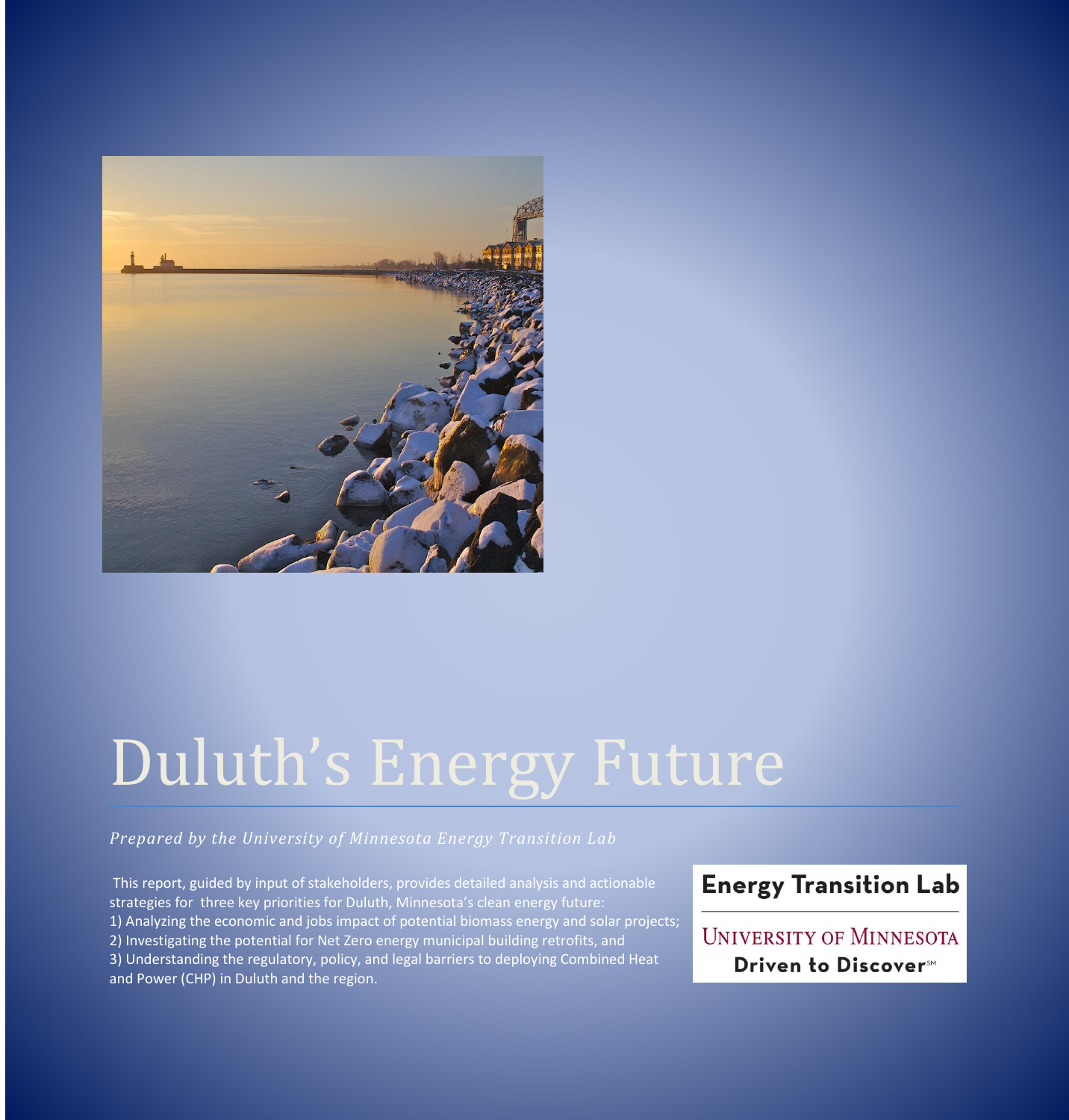**Authors:**

**THE** M<sup>C</sup>KNIGHT

**Ellen Anderson**, Executive Director, Energy Transition Lab, University of Minnesota **Megan Butler**, Graduate Research Assistant, Energy Transition Lab, University of Minnesota

## **Acknowledgements**

# *This report was made possible by a grant from the McKnight Foundation.*

We would like to thank the McKnight Foundation for their support and guidance. We would also like to thank our project research partners and co-authors:

Chapter 1: Monica Haynes, Gina Chiodi Grensing, Travis Eisenbacher, and Karen Haedtke, Bureau of Business and Economic Research, University of Minnesota-Duluth (UMD) Labovitz School of Business and Economics

Chapter 1 Addendum: Steve Polasky and Cael Warren, Department of Applied Economics and Ecology, Evolution, and Behavior, College of Biological Sciences, University of Minnesota-Twin Cities

Chapter 2: Jacob Cherry and Garrett Mosiman, Center for Sustainable Building Research, College of Design, University of Minnesota-Twin Cities

We thank our many project stakeholders and organizations who contributed data to the reports including the City of Duluth, Western Lake Superior Sanitary District, St. Mary's Hospital, University of Minnesota Duluth, Evergreen Energy, the University of Minnesota department of Energy Management, Duluth Energy Systems, Ecolibrium 3, the Great Plains Institute, Innovative Power Systems (IPS), and the Natural Resources Research Institute (NRRI).

We would also like to thank those who reviewed the reports and provided valuable comments including: Anna Dirkswager, Clean Energy Economy Minnesota; Kathryn Fernholz, Dovetail Partners; Jodi Slick and Bret Pence, Ecolibrium3; Brendan Jordan, Great Plains Institute; Pamela Kramer, Local Initiatives Support Corporation (LISC); Brendon Slotterback, McKnight Foundation; Neal Young and Kari Howe, Minnesota Department of Employment and Economic Development (MN DEED; Ken Jacobson, Minnesota Department of Natural Resources (MN DNR) Division of Forestry; Ben Bagdon, Minnesota Forest Industries (MFI); Kristopher J. Spenningsby, Minnesota Power; Jerome Malmquist, University of Minnesota, Twin Cities; Mindy Granley, University of Minnesota-Duluth; Ken Smith and Jim Green, Evergreen Energy; Marianne Bohren, WLSSD; John Rice, St. Mary's Hospital; Adam Zoet and Lise Trudeau, Minnesota Department of Commerce (DOC).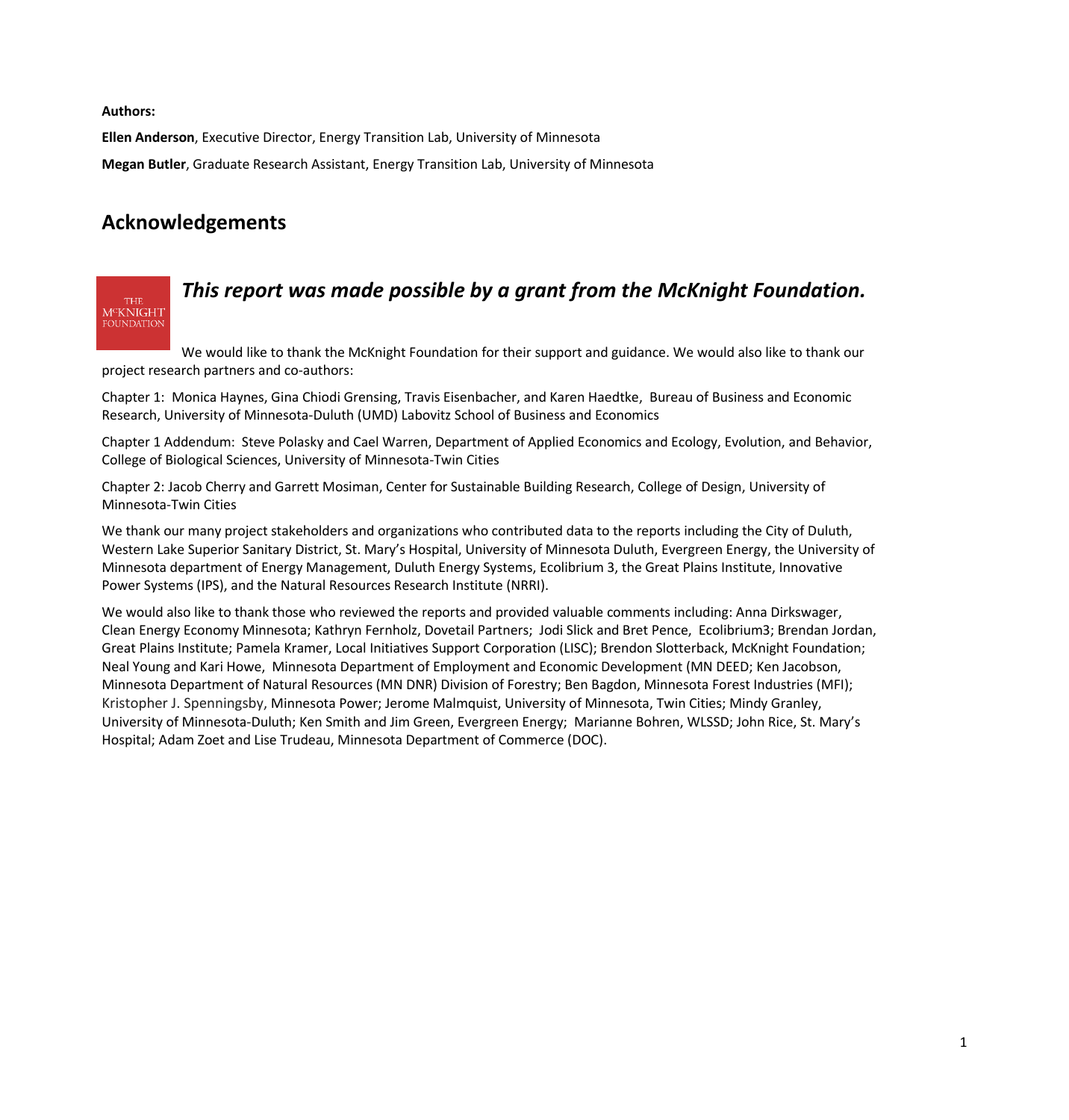## **Executive Summary**

On February 19, 2015 an Energy Future Charrette was led by Ecolibrium3<sup>1</sup> in partnership with the city of Duluth, Minnesota. The Charrette was facilitated by the Great Plains Institute<sup>2</sup> and the Rocky Mountain Institute<sup>3</sup> and included representatives of Duluth's city government, local businesses, Minnesota Power, the University of Minnesota-Duluth, and other community members as well as key Minnesota partners the Environmental Quality Board (EQB)<sup>4</sup> and the Energy Transition Lab (ETL).<sup>5</sup> The goal of the Charrette was to determine the Energy Future Vision for the city by capturing the "ambitions and concerns" of key stakeholders emphasizing relevant economic, social, environmental, [and] sustainability aspects."<sup>6</sup> The group focused on several key topic areas, including locally produced biomass, solar, combined heat and power, energy efficiency, and economic development. The Energy Transition Lab was asked to analyze and report on the top research priorities.<sup>7</sup> With the input of key stakeholders, the scope of this report was narrowed to three research topics, all focused on Duluth and the surrounding, heavily forested region of northeastern Minnesota:

- 1. Analyzing the economic and jobs impact of potential biomass and solar energy projects
- 2. Investigating the potential for Net Zero energy building retrofits
- 3. Understanding the regulatory, policy, and legal barriers to deploying Combined Heat and Power (CHP) in Duluth

The report is divided into 3 corresponding chapters, including a forthcoming short addendum to chapter 1, which will assess the health impacts of the proposed renewable energy projects.

## **Chapter 1: Economic Modeling of Proposed Biomass and Solar Initiatives**

## **Summary**

This research shows that transitioning from fossil fuels to local and regionally-sourced bioenergy, solar, and other biomass resources has the potential to create significant jobs and economic growth in the city of Duluth and the heavily forested northeast and "Iron Range" regions of Minnesota.

## **Methods**

 $\overline{a}$ 

The University of Minnesota Duluth's Bureau of Business and Economic Research conducted economic modeling using IMPLAN to determine the potential for jobs and economic growth from renewable energy projects in the city of Duluth and the Northeast region of Minnesota. Five potential projects, which together would represent a significant increase in renewable energy generation in the region, were analyzed:

- The expansion of solar installations in the city of Duluth,
- Two public utilities biomass projects (the Duluth Steam retrofit and conversion and the Grand Marais district heating system) and
- Two manufacturing projects, which would utilize locally produced woody biomass as a feedstock (the biochemical production plants and the torrefaction plant).

<sup>1</sup> Ecolibrium 3 is a local energy nonprofit based in Duluth, Minnesota. Ecolibrium3 website[: http://www.ecolibrium3.org/](http://www.ecolibrium3.org/)

<sup>&</sup>lt;sup>2</sup> See the Great Plains Institute website: http://www.betterenergy.org/

<sup>&</sup>lt;sup>3</sup> See the Rocky Mountain Institute website:<http://www.rmi.org/>

<sup>4</sup> See Environmental Quality Board (EQB) website: [https://www.](https://www.eqb.state.mn.us/)**eqb**.state.mn.us/

<sup>5</sup> Energy Transition Lab (ETL) website: [http://www.energytransition.umn.edu](http://www.energytransition.umn.edu/)

<sup>6</sup> The charrette also served as impetus for the Rocky Mountain Institute's Community Energy Resource Guide: [http://www.rmi.org/community\\_energy\\_guide](http://www.rmi.org/community_energy_guide)

 $7$  The work was funded by the McKnight Foundation.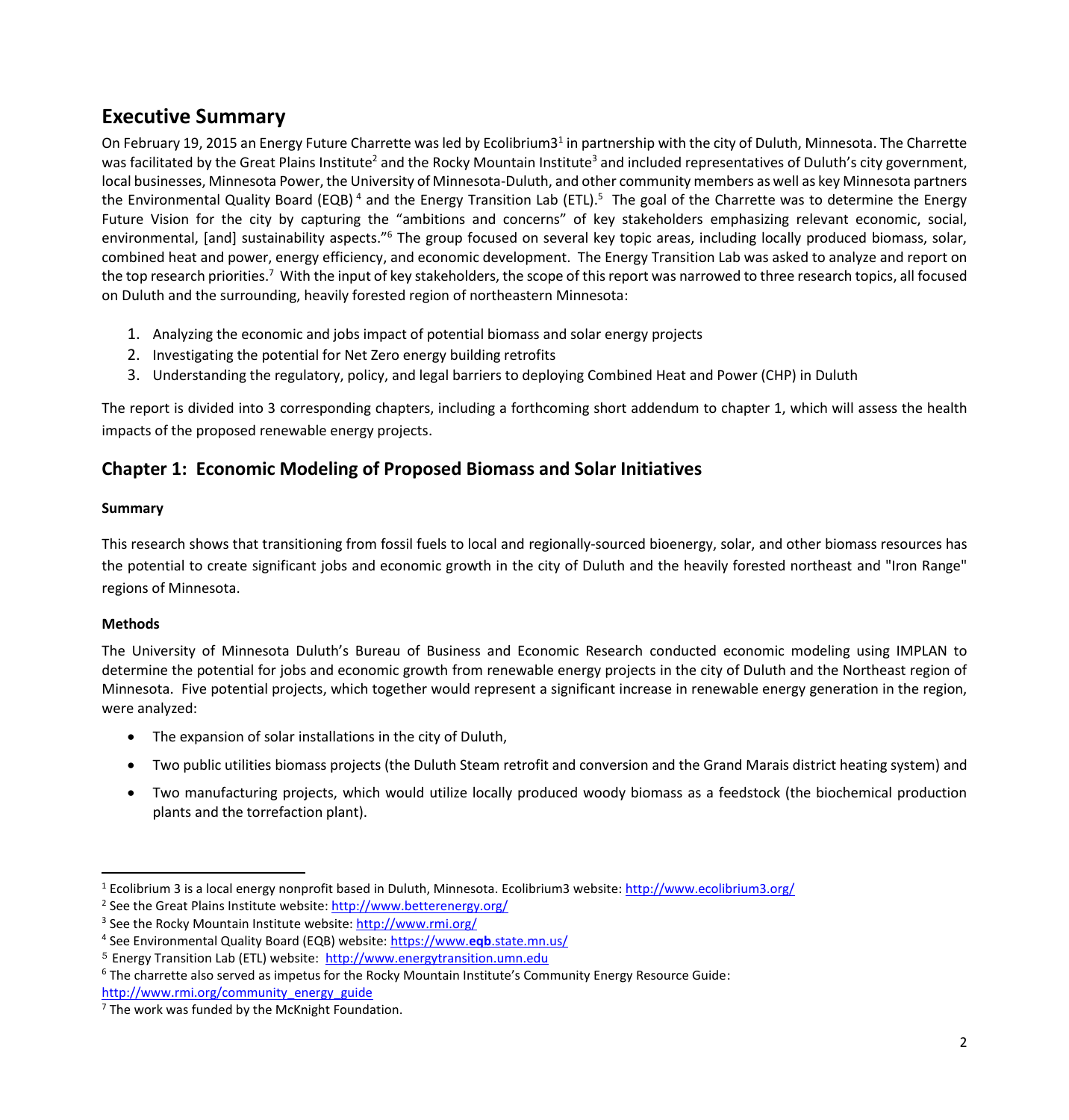ETL's team compiled the data on proposed projects in the Duluth area. Solar installations modeled included those proposed by the community and by the electric utility, Minnesota Power. The Duluth Steam retrofit is an upgrade of the legacy downtown district energy heating system to a more efficient hot water system, with the ultimate goal of conversion to biomass fuel and cogeneration of electricity. The Grand Marais proposal is for a new biomass-fueled district energy system. The hypothetical biochemical production plant would use wood fiber to create plant-based chemicals. The torrefaction plant would scale up a pilot plant run by the Natural Resources Research Institute (NRRI) to test production of a fuel product with coal-like energy properties, made from woody biomass.

#### **Results**

Construction of the four biomass projects would add almost \$407 million regionally in combined direct, indirect, and induced spending effects to the eight-county region, and the solar projects would contribute nearly \$2 million in additional wages and benefits, \$2.2 million towards the state's GDP, and more than \$3 million in gross output. The combined effects for a typical year of operations from the four biomass projects would equate to more than 1,000 new jobs in the eight-county study area, an additional \$54 million in wages, benefits, and proprietor income, and an \$80 million contribution to the region's GDP.

Approximately 280 of the jobs created because of these projects would come from increased spending on woody biomass. This could represent more than a 30% increase in jobs within the Commercial Logging sector, which employed 891 workers in 2014. This would be a potentially large boost to an industry hard-hit by job losses. Although some of the biomass impacts come from energy generation, much of the economic effects come from the bio-renewable chemical plants, which don't produce energy but do displace fossil fuels with their products. These plants have more economic impact because they would use biomass as a feedstock to produce value-added products, which have the potential to generate increased revenue. A 2012 study showed that this industry could grow in Minnesota by 12,000 new jobs by 2025, and northeastern Minnesota is well-positioned to capitalize on that job growth.<sup>8</sup>

Several dozen stakeholder-experts had an opportunity to review the draft report and provide helpful input.

#### **Conclusion**

 $\overline{\phantom{a}}$ 

This report shows clear benefits to a Duluth energy and clean technology strategy that optimizes locally-produced energy resources.

## ECONOMIC IMPACTS

- 1000 new jobs in the eightcounty study area
- \$407 million in combined economic activity in the eightcounty region during construction of four biomass projects
- $\bullet$  \$54 million in additional wages, benefits, and proprietor income as well as \$80 million contribution to regional GDP annually from the operation of the four biomass projects
- $\bullet$  \$2 million in additional wages and benefits, \$2.2 million towards the state's GDP, and \$3 million in gross during construction of the solar project in Duluth.

<sup>8</sup> Lifescience Alley and Biobusiness Alliance of Minnesota, *Minnesota Roadmap: Recommendations for Biodindustrial Processing* (2012), accessed at [http://www.mncorn.org/sites/mncorn.org/files/research/final-reports/201302/MN%20BioIndustrial%20Processing%20Roadmap%20-](http://www.mncorn.org/sites/mncorn.org/files/research/final-reports/201302/MN%20BioIndustrial%20Processing%20Roadmap%20-%20FULL%20REPORT.pdf)

[<sup>%20</sup>FULL%20REPORT.pdf.](http://www.mncorn.org/sites/mncorn.org/files/research/final-reports/201302/MN%20BioIndustrial%20Processing%20Roadmap%20-%20FULL%20REPORT.pdf) The study projected the biobased industrial products industry could grow by 12,000 new jobs by the year 2025 in Minnesota, based on strengths including a large and emerging cluster of bioindustrial processing company headquarters, plentiful feedstock and infrastructure for integrated biorefinery development, and an established base of large companies in related industries. The report suggested Minnesota has the potential to attract further investment and become an international leader in this industry.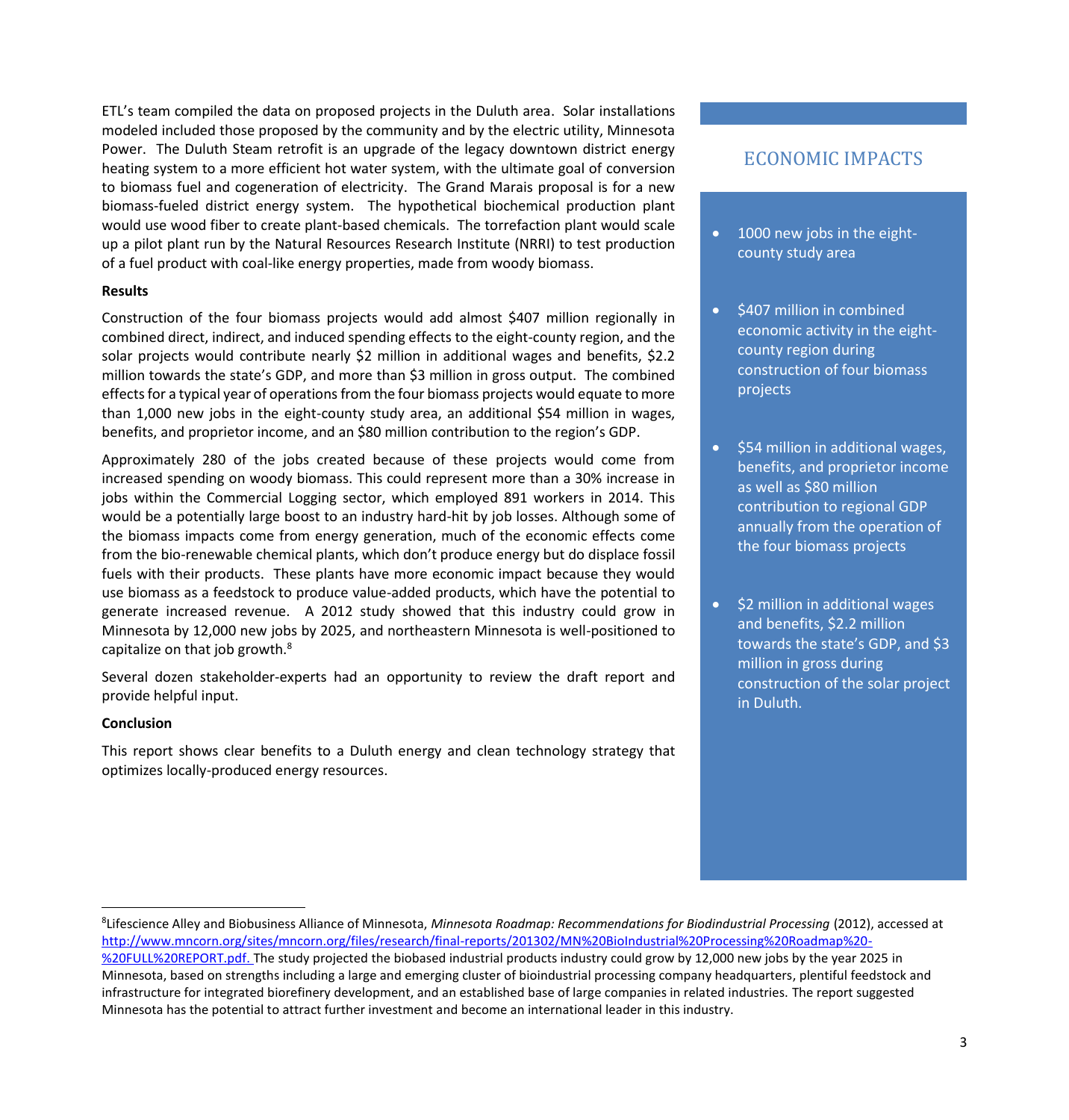## **Chapter 1 Addendum: Health Impacts of Renewable Energy Projects**

## **Summary**

In addition to the specific research requested by stakeholders, the Energy Transition Lab asked University of Minnesota experts to evaluate the health impacts of the renewable energy projects modeled in Chapter 1, under the assumption that this information would be valuable to community members in addition to the economic impact data. Electricity production in northeastern Minnesota is largely fueled by coal, which is currently more than half of Minnesota Power's fuel mix and nearly all of Duluth Energy Systems fuel.<sup>9</sup> Coal production emits several harmful pollutants detrimental to human health, in addition to carbon dioxide ( $CO<sub>2</sub>$ ). Our research team's preliminary results show that renewable energy projects that displace coal will have measurable benefits to human health in the Duluth region.

#### **NOTE: This section will be added when final research and reviews have concluded.**

## **Chapter 2: Investigating Net-Zero Energy Potential**

#### **Summary**

The Energy Transition Lab (ETL) partnered with the University of Minnesota's Center for Sustainable Building Research (CSBR) to determine the feasibility and replicability of transforming existing buildings to Net Zero energy. With this analysis, we worked with Duluth city staff and local partners to determine actionable steps for using energy efficiency and renewable energy technologies to transform Duluth's municipal building stock. The CSBR research team developed a prototype for measuring the impact of energy efficiency measures on public buildings. Using this model the team demonstrated how to transform an existing public building, with a relatively high energy load for comparable building types, into a Net Zero Energy/Carbon Neutral building.

#### **Methods**

The ETL and CSBR team worked with city staff and Ecolibirum3 and determined that the project should be focused on a public building. City staff provided energy usage data for city-owned buildings, and the CSBR experts ranked them according to their energy usage compared to similar building types and sizes around the U.S. Firehall #4 was selected as the target building based on several characteristics: 1) its energy usage, above the median compared to similar buildings, 2) the potential for results to be replicated, and 3) the high visibility of Firehalls to community residents.

The CSBR team collected building energy use data, including both electricity and heat (natural gas) and building measurements. They then developed a computer model that measured the potential effect of different energy conservation measures on total energy consumption in the building.

#### **Results**

The model showed some significant and somewhat surprising results. The proposed energy conservation measures included adjustments to operations and mechanical systems, along with architectural retrofits, and collectively simulated energy usage reductions from 44%- 62%; which, based on current rates would save an estimated \$4,700 - \$7,600 annually on utility expenditures. The team then determined the size required for enough onsite renewable energy for the building to reach the goal of Carbon Neutral or Net-Zero Energy.

#### **Conclusion**

 $\overline{a}$ 

One of the most significant results is that the CSBR team identified some low-cost/no-cost building operations measures that could significantly reduce energy usage, by over 40%. However, more costly retrofits would be needed to achieve further reductions. While the modeling work is not easily replicated without professional assistance, many lessons learned are. Changes to building operations, maintenance, monitoring, and occupant behavior can make possible deep reductions in both heat and electric energy usage. Additionally, the process of selecting a building fleet, assessing building types and benchmarking them to national data, and focusing on a building's whole energy system is a valuable model for municipalities and building owners. This research provides owners of building fleets with

<sup>9</sup> Minnesota Power, *Your Electricity Your Choice*, (2016): http://www.mnpower.com/CustomerService/CostDisclosure?TargetFrame= blank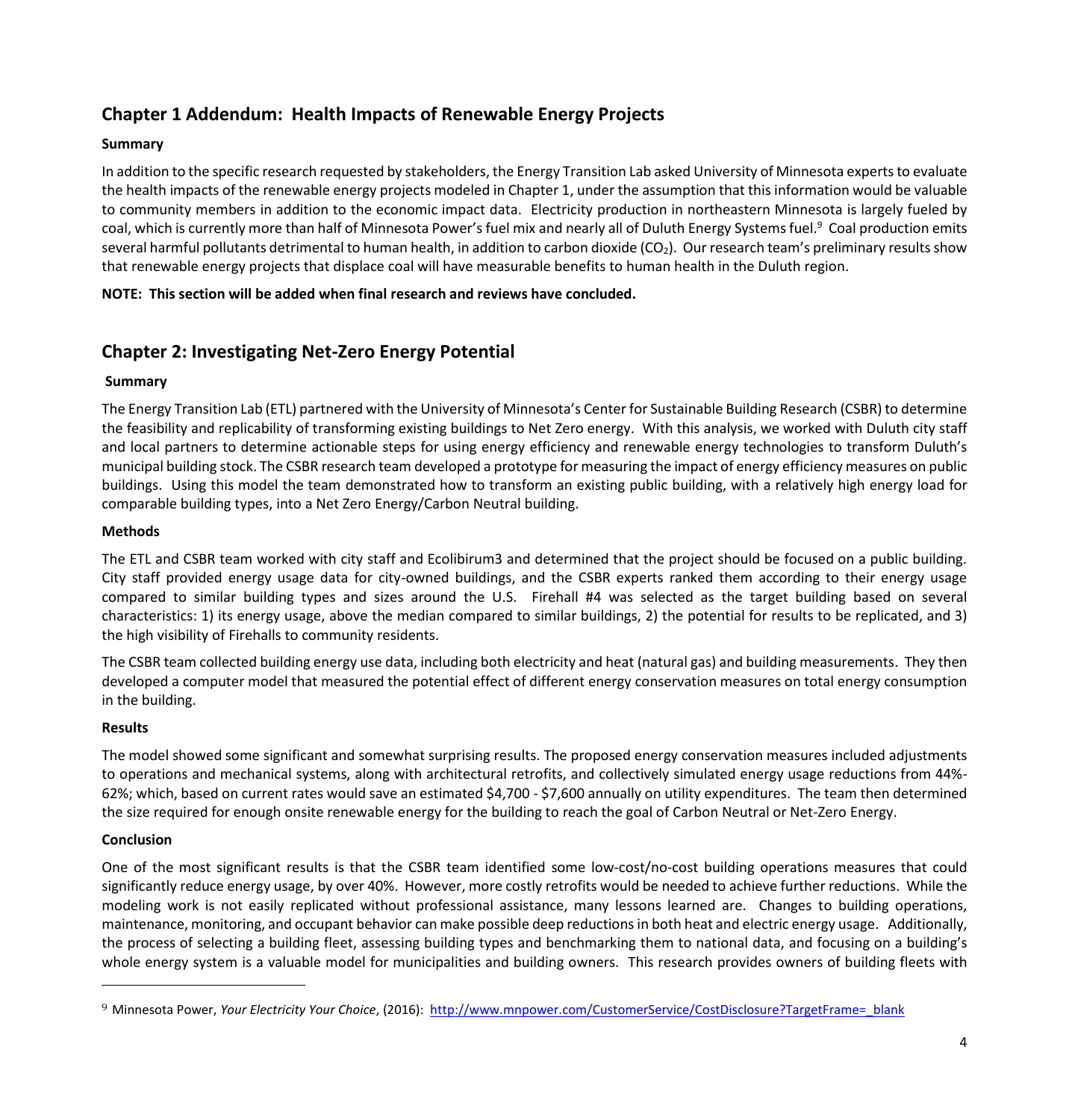cost-effective strategies for reducing their energy footprint.

## **Chapter 3: Combined Heat and Power Opportunities and Barriers**

#### **Summary**

Combined Heat and Power, also known as cogeneration, is the production of both electricity and useful thermal energy from the same BTU of energy input. CHP is far more efficient than conventional power production, which wastes up to 60% of the energy value of the fuel.<sup>10</sup> If we can capture the heat or thermal energy released during electricity production, it can be a valuable energy resource instead of being released to the atmosphere as wasted heat. CHP can be deployed in different ways—to capture waste heat from an electricityproducing power plant (top cycling) or to use excess thermal energy from a plant's processes to also produce electricity (bottom cycling). Although it has potential to save energy, reduce greenhouse gas emissions, and provide resilient, reliable on-site power, there are many barriers that stand in the way of widespread deployment.

CHP can potentially save 35% of energy used compared to separate heat and electricity production and thus save valuable energy dollars.<sup>11</sup> Its economic potential in Minnesota is 948 megawatts according to a recent study. CHP works well with biomass fuel and it creates jobs.<sup>12</sup> For these reasons, it's a high-potential energy future strategy for Duluth, and community stakeholders wisely asked for research to better understand the barriers and opportunities for CHP in northeastern Minnesota.

#### **Methods**

ETL reviewed and summarized many expert reports, and this report identifies and summarizes an array of policy, finance, institutional, and regulatory barriers blocking broader deployment of combined heat and power. We reviewed the extensive stakeholder process and expert analysis on CHP led by the Minnesota Department of Commerce-Division of Energy Resources (DOC), and summarize and update this information. In addition to describing the barriers, we examine and summarize potential solutions that can overcome those roadblocks. Through interviews and case studies of organizations that have considered or successfully deployed CHP in Minnesota, the Energy Transition Lab evaluated lessons learned from them and presents conclusions about the most important attributes of successful CHP projects. Additionally, we include information on many of the legal, regulatory, siting, and other platforms that will enable CHP's development. The report is intended to be accessible to community members who are not technical experts, and it includes many resources for more detailed study.

#### **Conclusion**

 $\overline{a}$ 

Based on our analysis and case studies, we see high potential for proposed CHP projects to move forward in Duluth and the surrounding region. In particular, the Western Lake Superior Sanitary District (WLSSD) and Duluth Energy Systems are well-positioned to succeed at developing renewably-fueled CHP in the near term. However, we also see the need for more supportive legislation, regulatory practices, and financing models to achieve CHP's potential in northeastern Minnesota and statewide. We also conclude that CHP can play a pivotal role in helping Minnesota meet its state policy goals for greenhouse gas reduction, energy efficiency, and renewable energy, while creating jobs and economic benefits.

<sup>&</sup>lt;sup>10</sup> International Energy Agency (IEA) Information Paper, *Energy Efficiency Indicators for Public Electricity Production from Fossil Fuels*, (2008), 5. <sup>11</sup> Microgrid Institute for the Minnesota Department of Commerce, Division of Energy Resources (DOC), *CHP in Minnesota: Baseline and Value Proposition Factsheet*. (2014).

<sup>&</sup>lt;sup>12</sup> Minnesota Combined Heat and Power Policies and Potential, CARD Final Report, FVB Energy Inc., prepared for Minnesota Department of Commerce Division of Energy Resources at page xvi; also see *Assessment of the Technical and Economic Potential for CHP in Minnesota*. (2014). FVB Energy, 2, 47: [http://mn.gov/commerce-stat/pdfs/chp-technical-economic-potential.pdf.](http://mn.gov/commerce-stat/pdfs/chp-technical-economic-potential.pdf) For jobs data, *see* Minnesota Environmental Quality Board*, Climate Strategies Report* (2016), 40[: https://www.eqb.state.mn.us/content/climate-change.](https://www.eqb.state.mn.us/content/climate-change) The assumption for these results is adding 800 megawatts of gas-fired CHP and 300 megawatts of biomass-fired CHP by 2030. *See* full analysis at Center for Climate Strategies, *Minnesota Climate Strategies and Economic Opportunities* (2016), IV-37.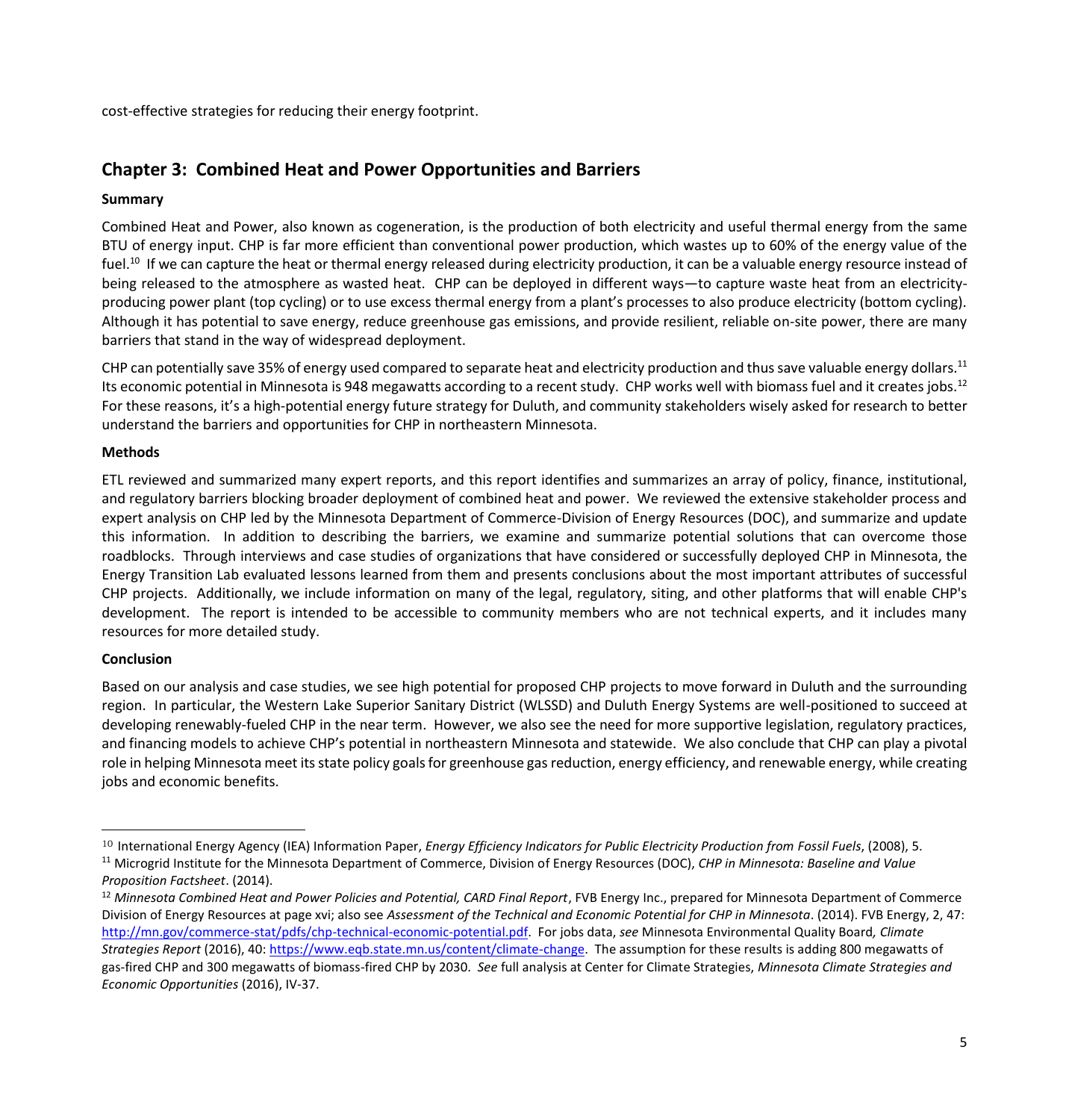## **Summary Conclusion**

Together, these three areas of research serve to provide a valuable resource for the City of Duluth and to engage key stakeholders in a conversation about how they envision Northeastern Minnesota's energy future. Ideally this research will help the city of Duluth take some transformational steps towards a cleaner, more sustainable energy system. While the three research topic areas for energy innovation have value individually, Duluth can optimize their energy future opportunities by combining these components into an overall strategy. Ideally, the city would aim to integrate a diverse set of options such as bioenergy and solar along with combined heat and power (CHP), district energy systems, and ambitious energy efficiency into their energy system. By doing so, the city will be able to increase local resiliency while also having positive impacts on the local economy and environment. Thus, this research taken as a whole shows the pathways to developing a truly integrated, modern, and clean energy system. Duluth is unique, a traditionally blue-collar, industrial yet outdoorsy, coal-dependent city with an extreme climate, but it can also serve as a model for energy transition across the United States by showing how to advance to cleaner energy systems and simultaneously benefit the local economy.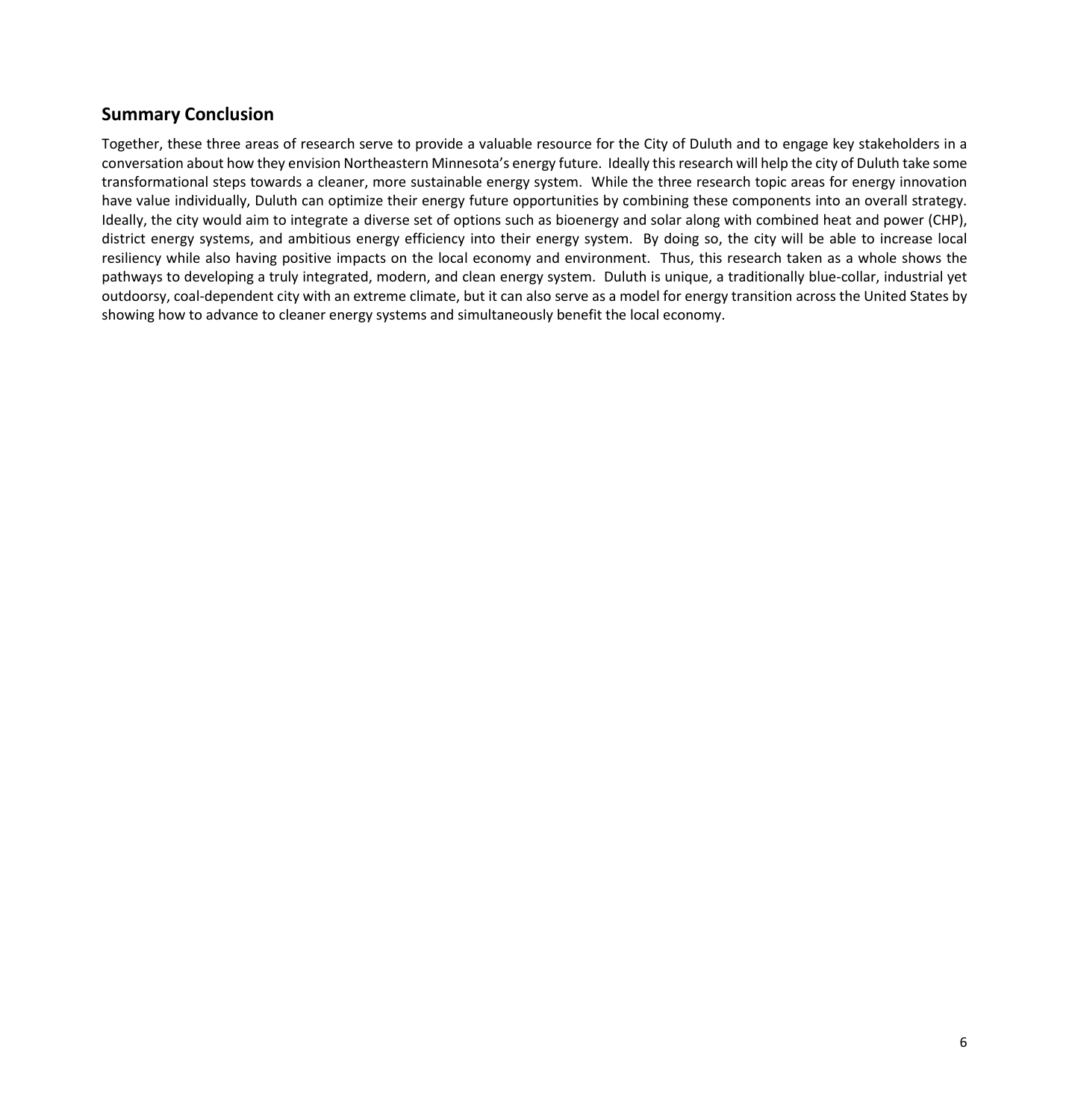# **DULUTH'S ENERGY FUTURE**

## **Introduction**

In early 2015, stakeholders from city government, local businesses and utilities, nonprofits, and the University came together in Duluth, Minnesota for a charrette to envision their energy future. The goal was to capture the stakeholders' "ambitions and concerns" and incorporate "relevant economic, social, environmental, [and] sustainability aspects." The group established three key priority areas for additional research, which were 1) economic impacts of energy transition, 2) analysis of deep energy efficiency retrofit opportunities, and 3) understanding opportunities and barriers for combined heat and power deployment in Duluth and the surrounding region. The University of Minnesota's Energy Transition Lab received a grant from the McKnight Foundation to conduct the research project.

The stakeholder process and resulting research report show that Duluth and the Arrowhead region of northeastern Minnesota have enormous potential to help lead a clean energy transition that benefits the regional economy and community quality of life and is based upon the North Country's unique natural resources and attributes.

To support Duluth's Energy Future Vision, this report includes

- The economic data that shows the benefits of local renewable energy production;
- A summary of health impacts related to the potential projects; $13$
- A case study that shows how a typical public building can be transformed to Net-Zero or Carbon Neutral with accessible and often affordable changes in maintenance, operations, retrofits, and renewable energy; and
- An in-depth analysis of the opportunities, barriers, and potential for combined heat and power, including case studies.

Weaving these three research topics together is a vision of an integrated, modern, and sustainable energy system that capitalizes on the unique strengths of Duluth and its surrounding region. To meet the goals of Duluth stakeholders, that vision should include:

- Diverse and local sources of renewable energy,
- A positive jobs and economic impact,
- Significant efficiency improvements and energy savings in existing building stock, and
- State of the art infrastructure upgrades for maximum customer benefit and optimized efficiency, sustainability, and resiliency.

This report can be used to help Duluth plan and implement next steps in their path forward. The three research topics constitute chapters 1, 2, and 3 of this report, with an addendum to be added to chapter 1 that analyzes the health impacts of some of the proposed projects. Each chapter can stand on its own or be read as part of a larger vision for Duluth's energy future opportunities. This report is intended to stimulate understanding and to enable progress in strategic energy future areas. The authors welcome opportunities to share our findings with communities and stakeholders. We intend the report to be high-level and accessible to non-experts, while providing detailed resources and additional information for those who would like to learn more.

This report quantifies the economic opportunity that Duluth and the entire Northeast region could harvest by beginning to transition from imported fossil fuels to locally and regionally sourced bioenergy, combined heat and power, energy efficiency, and other clean energy resources, along with other value-added opportunities for local timber. Given the positive economic impact projected on the local economy in Chapter 1, the region could fulfill its full potential to be part of the state's growing clean energy economy<sup>14</sup>and spur sustainable

 $\overline{a}$ 

<sup>&</sup>lt;sup>13</sup> This will be included in a supplemental version of the report.

<sup>&</sup>lt;sup>14</sup> Minnesota Clean Energy Profile (2014): [http://www.mn.gov/deed/assets/mn\\_cleanenergy-economy-profile-fullreport\\_tcm1045-](http://www.mn.gov/deed/assets/mn_cleanenergy-economy-profile-fullreport_tcm1045-133120.pdf) [133120.pdf](http://www.mn.gov/deed/assets/mn_cleanenergy-economy-profile-fullreport_tcm1045-133120.pdf)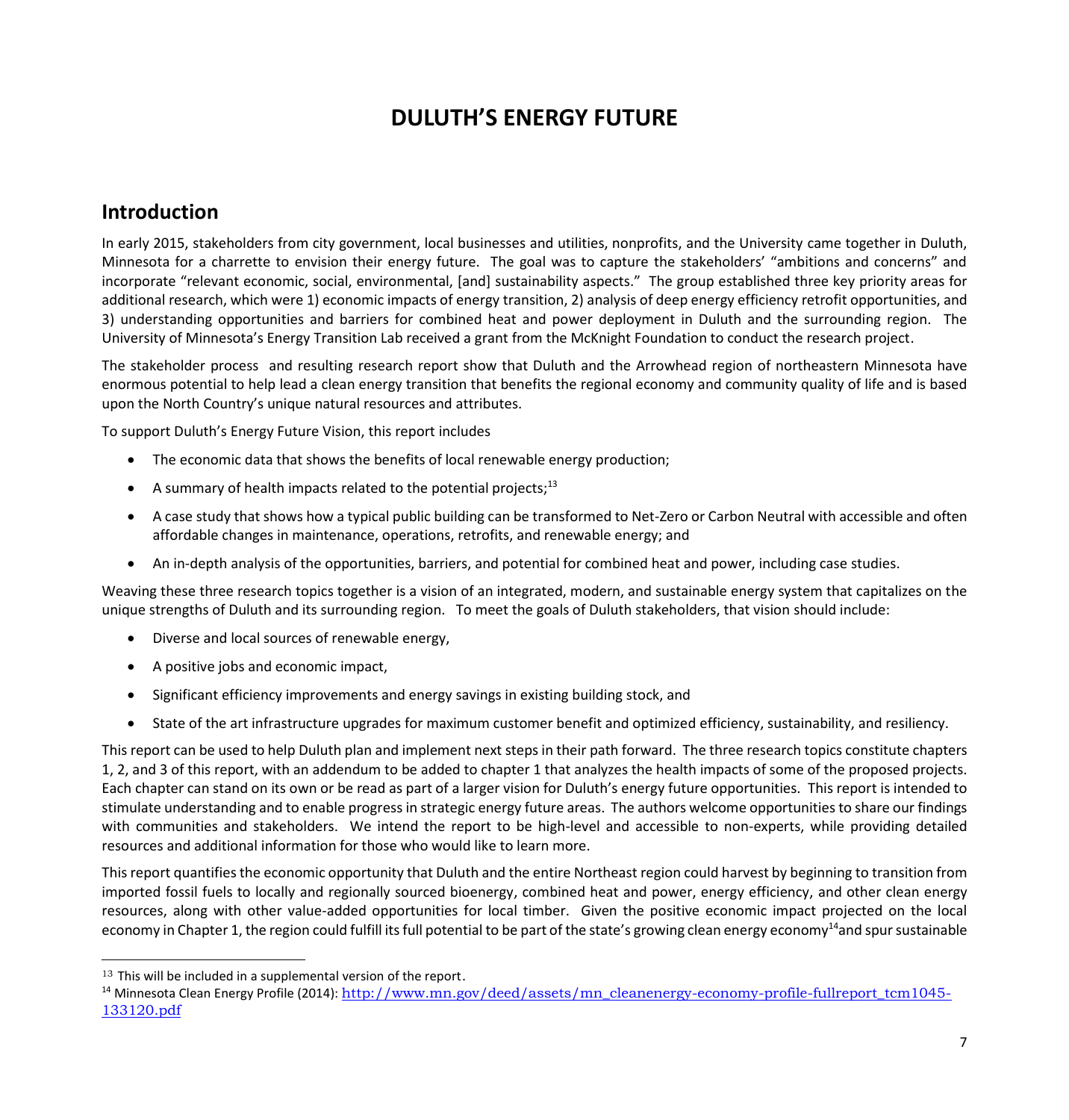local economic growth and jobs while becoming a national model for locally based clean energy investments.

Chapter 1 highlights the jobs and economic activity potential from renewable energy and biochemical projects. Besides the economic impacts these investments would have on the eight-county study area in Northeast Minnesota, additional benefits of these projects can include:

- $\bullet$  The stabilization and reduction of long-term energy costs<sup>15</sup>
- An increase in resilience and energy security due to reliance upon local rather than imported fuel
- The maintenance of sustainable harvests and improved management of state forest resources, which can improve forest health and reduce the risk of large-scale forest fires.
- Decreased carbon dioxide emissions
- Health benefits from cleaner air

While the solar projects included in this analysis shows smaller economic impacts relative to the four biomass projects, the potential impact that solar investments such as these could have on the state are still significant. According to the Minnesota Clean Energy Profile, the state's solar energy capacity alone increased 9670% from 118kW in 2000 to 11,550 KW between 2000 and 2012.<sup>16</sup> In addition, clean energy jobs grew more quickly than other areas of the economy and average annual wages in the Minnesota solar industry are above average at \$70,400 on average in 2013.<sup>17</sup> Projects such as those included in this analysis can contribute to the continued expansion of the solar industry within the state, and help to strengthen the industry's presence in northeastern Minnesota.

Another opportunity that was highlighted by this analysis is the ability to take advantage of planned infrastructure renovations to incorporate more efficient locally produced energy resources. The timing of Duluth Steam's plan to convert the district energy system from steam to hot water and incorporate locally produced biomass has been engineered to coincide with street renovation work that is scheduled to take place in downtown Duluth. By combining Phase 1 of the project with scheduled street renovations, Duluth will be able to significantly reduce construction costs.<sup>18</sup> In addition to the positive economic impacts of the project (for the Duluth Steam Project alone, the switch to woody biomass as a primary energy source adds \$1.3 million in new spending to the region's timber industry), the savings gained from the opportunistic timing of this investment allow the project's initial costs to be reduced while keeping overall benefits high. Another synergy is the Western Lake Superior Sanitary District (WLSSD) project, envisioning a sustainable energy system that uses wastewater and solid waste from Duluth and the region as an energy resource.

In the Net-Zero energy and combined heat and power sections, Chapters 2 and 3, our research shows that innovative approaches to energy efficiency and energy generation are feasible for Duluth and the surrounding region. While both are investments that require capital outlays, both can produce significant energy savings. The report points out the need for policies and regulations that better incent or value life-cycle benefits that waste less energy, reduce emissions, and improve health impacts.

Much of Duluth and northern Minnesota's history for the last century was built upon heavy resource- and energy-intensive industries like mining, lumber, shipping, and steel. The traditional energy system served it well, but the world's energy systems are rapidly transitioning to the future. Energy systems are evolving to become more renewable, lower carbon, flexible, customer-driven, and resilient. In this future, a network of local distributed energy resources will complement a foundation of regional energy grids. Duluth has many commonalities with the industrial heartland of American and communities around the world. If Duluth embraces and helps to lead this path to the future, it can serve as a sterling model for those cities, and demonstrate a transition to clean, local energy sources that create hundreds of jobs, save energy, and benefit the local economy.

 $\overline{\phantom{a}}$ 

<sup>&</sup>lt;sup>15</sup> Note that changes in energy costs and other prices over time are not included within the IMPLAN model in Chapter 1.

<sup>&</sup>lt;sup>16</sup> Minnesota Clean Energy Profile (2014).

 $17$  IBID.

<sup>&</sup>lt;sup>18</sup> Duluth Steam Master Plan (2013): [http://www.ever-greenenergy.com/wp-content/uploads/2012/10/Duluth-Master-Plan-Final\\_web.pdf](http://www.ever-greenenergy.com/wp-content/uploads/2012/10/Duluth-Master-Plan-Final_web.pdf)